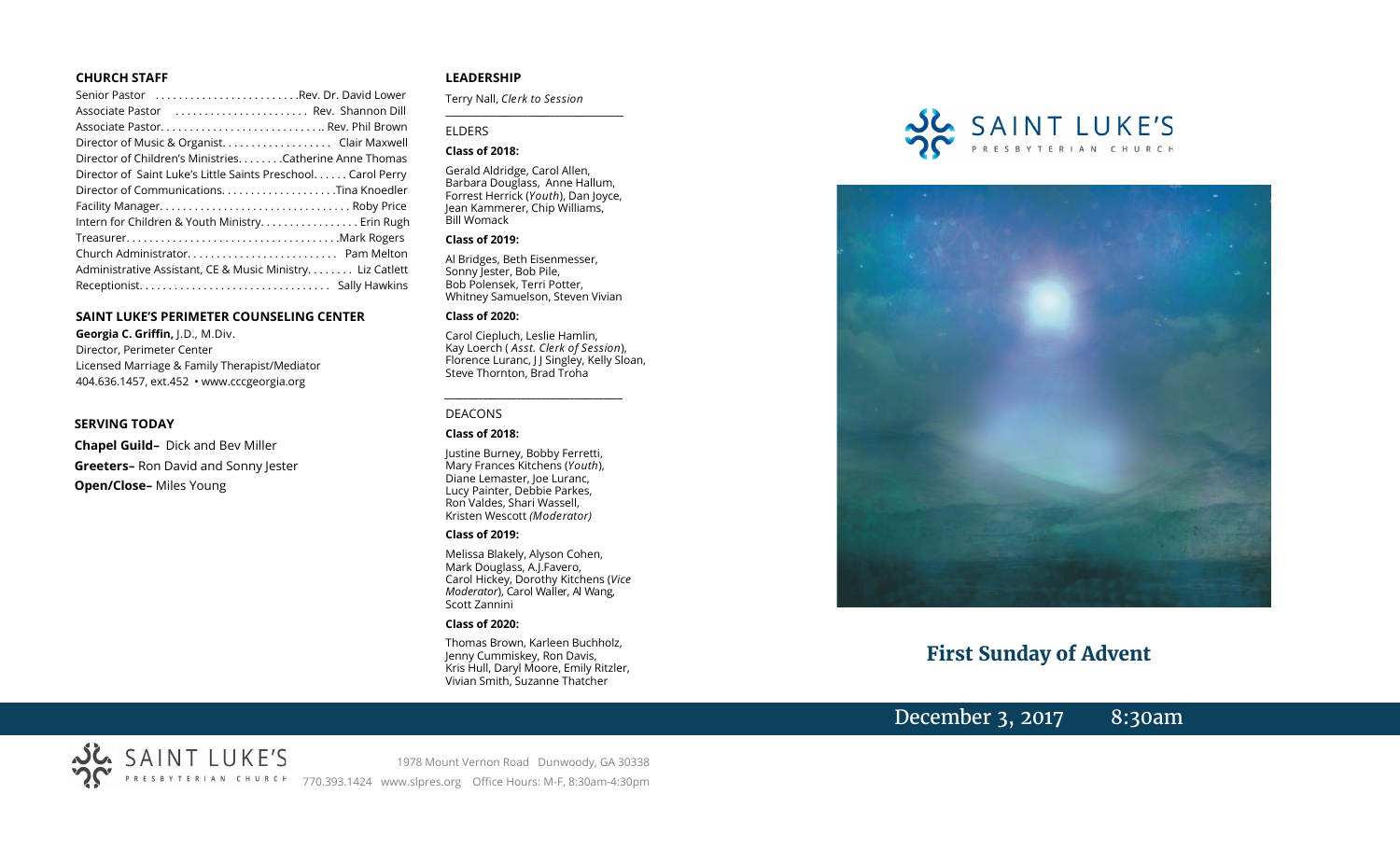

1978 Mount Vernon Road • Dunwoody, Georgia 30338 770.393.1424 • www.slpres.org

#### **December 3, 2017**  First Sunday of Advent

### **Liturgical Color:** Purple

*Liturgical colors can orient us to the season of the church year and help to engage the sense of sight in worship. Purple (and sometimes blue, in Advent) designates a season of preparation.*

### **Red Rose on the Pulpit:**

*The red rose on the pulpit is in honor of David McMahan Blakely, born on July 22, 2017 to Daniel and Melissa Blakely and big brother Matthew.*

# **SUNDAY SCHEDULE**

8:30am Chapel Communion Service 9:30am Sunday School 10:30am Sanctuary Worship Service *Nursery available at all services and Sunday School.*

# MISSION

Responding to God's call and empowered by the Holy Spirit, we invite all to join us in knowing, serving, and sharing Jesus Christ here and around the world.

VISION To be a beacon of faith, hope, and love– every member an active disciple in Christ's ministry.

# **WELCOME, GUESTS!**

We are delighted you are worshipping with us.

**DURING** the Welcome, please print the requested information on the Friendship Pad and pass the Friendship Pad down the pew.

**AFTER** the worship service, please join us outside the Chapel where our Pastors will be available to answer questions and provide you with a loaf of freshly-baked bread.

**FOR MORE** information about our programs, ministries or membership, please contact one of our Pastors at 770.393.1424, or visit our website: slpres.org.

# **THAT ALL MAY WORSHIP**

**ASSISTIVE** hearing devices, large print hymnals, large print bulletins and back cushions are available. Please contact an usher for further assistance.

**CHILDREN'S WORSHIP** notebooks and lacing crosses are available on the table just outside the Chapel doors. For your convenience, there is a Family Restroom located in the hallway of the administrative offices, on the first floor, near the main lobby.

# ADULT MINISTRY

**Shannon Dill shannondill@slpres.org / 770.393.1424 ext. 229**   $\_$  ,  $\_$  ,  $\_$  ,  $\_$  ,  $\_$  ,  $\_$  ,  $\_$  ,  $\_$  ,  $\_$  ,  $\_$  ,  $\_$  ,  $\_$  ,  $\_$  ,  $\_$  ,  $\_$  ,  $\_$  ,  $\_$  ,  $\_$  ,  $\_$  ,  $\_$ 

### **ADULT SUNDAY SCHOOL**

Individual classes have begun. Please see the website for a full description of each class. (http://slpres.org/program-ministries/adult-ministry/sunday-school)

Faith Foundations: Room 232 House to House: Room 203 Seasons of the Spirit: Room 231/233 Soul Food: Room 234/236

### **FRIDAY MORNING MEN'S BIBLE STUDY**

Fellowship and Bible study every Friday from 6:40-8am in the Parlor with Dan Joyce.

# **BIBLE STUDY: "WAYFARERS"**

Come join David, Shannon or Phil as this week's preacher leads a study of the scripture for the upcoming Sunday's worship. Meet on Wednesdays at 10am in the church library.

**NEW MEMBER CLASSES** — Our next classes and welcome of new members in January, will start on Sunday, January 7 and will run for three consecutive Sundays. New members will be welcomed on Sunday, January 28 by the Session and the congregation. For more information, please contact David Lower at davidlower@slpres.org.

**MARK YOUR CALENDARS** — FEAST begins on January 17 and will run for seven weeks (excluding Ash Wednesday). Additionally, PW Sandwich Project will be January 21.

**TARTAN TROT** — LOVE JOY HOPE Tartan Trot Shirts for Sale! Show your Tartan Trot spirit and your desire to win some pie by purchasing a LOVE JOY HOPE Tartan Trot green hoodie for \$25! Check out Scottie and the TT table in the lobby to purchase or order one (look for cards on the table). For more information, or to place an order, please contact TJ McGoldrick at [tj.mcgoldrick@gmail.com.](mailto:tj.mcgoldrick@gmail.com) Help us fill our Sponsor board with your names. Sponsor cards are available on the table in the lobby OR you may email Laura Singley ([laurasingley@att.net\)](mailto:laurasingley@att.net) with your pledge. Don't forget we have a fun tartan gift for every Tartan Trot sponsor. Please let Laura know if you need to collect your gift. Please visit the website for full race information. [www.tartantrot.com.](http://www.tartantrot.com/)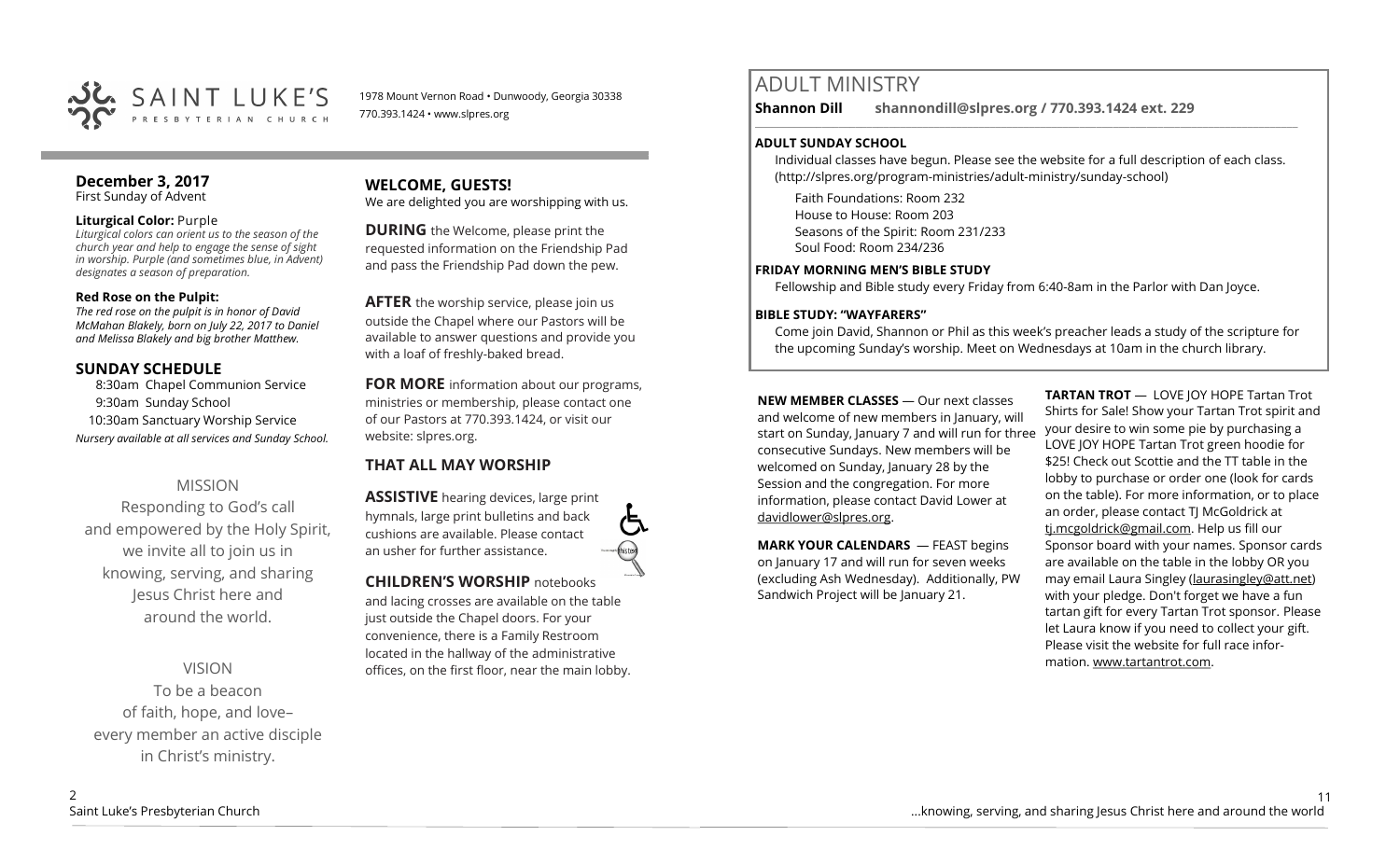# MUSIC MINISTRY

**Clair Maxwell clairmaxwell@slpres.org / 770.393.1424 ext. 227**  \_\_\_\_\_\_\_\_\_\_\_\_\_\_\_\_\_\_\_\_\_\_\_\_\_\_\_\_\_\_\_\_\_\_\_\_\_\_\_\_\_\_\_\_\_\_\_\_\_\_\_\_\_\_\_\_\_\_\_\_\_\_\_\_\_\_\_\_\_\_\_\_\_\_\_\_\_\_\_\_\_\_\_\_\_\_\_\_\_\_\_\_\_\_\_\_\_\_\_\_

# **CHOIR REHEARSALS ON WEDNESDAYS**

5:00-5:45pm Cherub Choir, Ages 4-5, *Yvonne Miller, Director*  5:00-5:45pm Westminster Choir, Grades 1-5, *Clair Maxwell, Director*  6:30-7:20pm Festival Ringers, Youth & Adults, *Clair Maxwell, Director*  7:30-9:00pm Chancel Choir, Youth & Adults, *Clair Maxwell, Director*

## **UPCOMING EVENTS**

December 10: Toys for Tots concert with brass, 4pm. December 17: Lessons and Carols service, 10:30am.

# YOUTH MINISTRY

**Phil Brown philbrown@slpres.org / 770.393.1424 ext. 238**   $\_$  ,  $\_$  ,  $\_$  ,  $\_$  ,  $\_$  ,  $\_$  ,  $\_$  ,  $\_$  ,  $\_$  ,  $\_$  ,  $\_$  ,  $\_$  ,  $\_$  ,  $\_$  ,  $\_$  ,  $\_$  ,  $\_$  ,  $\_$  ,  $\_$  ,  $\_$ 

# **HERE'S WHAT'S COMING UP IN YOUTH MINISTRY:**

# **SUNDAY SCHOOL**

Happy Birthday, Jesus! Great brunch and party in the Great Hall. 9:15-10:30am

# **YOUTH GROUP**

- **Tonight -** Ugly Christmas Sweater and White Elephant Gift Exchange Party. Middle School at Clara Young's house, 5-6:30pm. High School at The Coffie House, 7-8:30pm. Wear your best Christmas outfit. Bring a wrapped gift to exchange, \$7.52 (not a typo!) max. amt.
- **December 10-** Youth group will not meet because of the High School Retreat. Come help out at the Toys for Tots Benefit Concert at 4pm!

## **HIGH SCHOOL CHICK FIL A BREAKFAST**

We will be meeting at the Jett Ferry Chick Fil A at 7am on December 12 for breakfast before school. Let Phil know if you'll be needing a ride to school.

# **SENIOR HIGH RETREAT**

December 8 – 10. Location: Mountain T.O.P. Camp in Central Tennessee.

# **In Preparation for Worship**

"Advent is concerned with that very connection between memory and hope which is so necessary to man. Advent's intention is to awaken the most profound and basic emotional memory within us, namely, the memory of the God who became a child. This is a healing memory; it brings hope. The purpose of the Church's year is continually to rehearse her great history of memories, to awaken the heart's memory so that it can discern the star of hope.…It is the beautiful task of Advent to awaken in all of us memories of goodness and thus to open doors of hope."

*- Joseph Cardinal Ratzinger*

**Prelude** Let All Mortal Flesh Keep Silence *arr. John Innes*

# **Welcome and Announcements**

*If you are new to Saint Luke's today, welcome, we are so glad you are here! We have a gift of fresh bread we would love to give to you as a token of our gratitude. Please introduce yourself after worship to receive your welcome gift.*

*Please take the time now to fill out the Friendship Pads situated at the end of each pew. Write down your names and pass the pad down the pew, so that you may greet your pew neighbors by name and that we may know you are here.*

# **Lighting of the Advent Candle\***

**Hymn #88\*** O Come, O Come, Emmanuel *VENI EMMANUEL* 

# **Call to Confession\***

*Verses 1, 4 and 6* 

Leader: The Lord be with you. **People: And also with you.** Leader: Let us pray.

# **Prayer of Confession\***

## **God of hope,**

**your coming into our world fills us with joy and expectation.**

**We confess, however, that in the hustle and bustle of the season**

**we allow the lights in the trees to distract from your True Light. Be born anew in our hearts this Advent.**

**Help us to give more of our selves to each other,**

**to worship you more fully,**

**and to love all your children.**

**Hear now our silent prayers of confession…***(Silence is kept for personal confession)* 

 Leader: Lord, in Your mercy, **People: Hear our prayer. Amen.**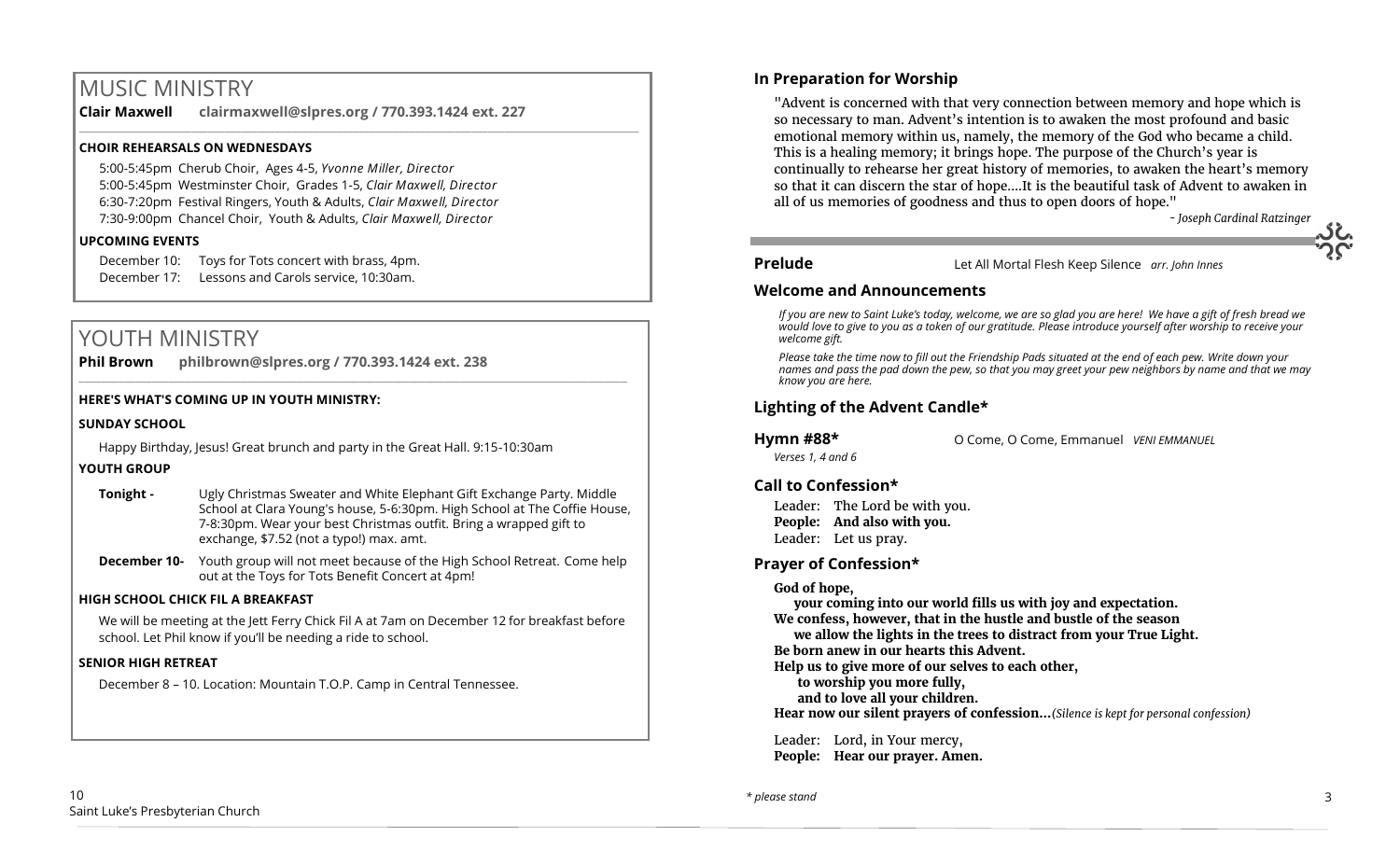## **Assurance of Forgiveness\***

**Song of Praise #113\*** Refrain from Angels We Have Heard on High *GLORIA* **Gloria in excelsis Deo! Gloria in excelsis Deo!**

# **Passing of the Peace of Christ\***

Leader: May the peace of Christ be with you. **People: And also with you.**

## **Prayer for Illumination**

**Scripture Lesson** Daniel 3:1-30, *pages 822-823 of the Old Testament* 

Leader: The Word of the Lord. **People: Thanks be to God.**

**Sermon** "True Life, Protected" David Lower

### **Affirmation of Faith\*** Apostles' Creed

**I believe in God, the Father Almighty, Maker of heaven and earth, and in Jesus Christ, His only Son, our Lord; who was conceived by the Holy Ghost, born of the Virgin Mary, suffered under Pontius Pilate; was crucified, dead, and buried; He descended into hell; the third day He rose again from the dead; He ascended into heaven, and sitteth on the right hand of God the Father Almighty; from thence He shall come to judge the quick and the dead. I believe in the Holy Ghost; the holy catholic Church; the communion of saints; the forgiveness of sins; the resurrection of the body; and the life everlasting. Amen.**

# S P L A S H ! CHILDREN'S MINISTRIES

**\_\_\_\_\_\_\_\_\_\_\_\_\_\_\_\_\_\_\_\_\_\_\_\_\_\_\_\_\_\_\_\_\_\_\_\_\_\_\_\_\_\_\_\_\_\_\_\_\_\_\_\_\_\_\_\_\_\_\_\_\_\_\_\_\_\_\_\_\_\_\_\_\_\_\_\_\_\_\_\_\_\_\_\_\_\_\_\_\_\_\_\_\_\_\_\_\_\_\_\_\_\_\_\_\_\_\_** 

**Catherine Anne Thomas cathomas@slpres.org / 770.393.1424 ext. 228** 

#### **GET READY TO WAIT!**

The season of Advent begins today, Sunday, December 3. Here are some important dates to keep in mind as calendars begin to fill:

#### **AVAILABLE NOW, TAKE-OUT ADVENT KITS**

All families with children are invited to stop by the main lobby and pick up their "Take-Out" box filled with daily Advent activities. Beginning on Sunday, December 3, just "take out" an envelope each day to experience new ways of waiting together.

#### **DECEMBER 10 - CHRISMONS (CHRIST'S MONOGRAM)**

The Saint Luke's Presbyterian Women have been making Chrismons for the children of our church for 25 years. The word "Chrismon" stands for "Christ Monogram" and is an abbreviation for His name or a representation of Him. This year's Chrismon will be revealed and distributed during both worship services on Sunday, December 10. If there are any questions please contact either Susan Crawford, 770-698-8737.

#### **DECEMBER 21 – LIVE NATIVITY**

Invite your friends to this community favorite! We'll interact with the friendly beasts; see Mary, Joseph, shepherds, kings, angels, and a tiny baby; drink hot chocolate; make s'mores; hear beautiful music and the nativity gospel; and remember the joy and love! 6pm-7:30pm.

#### **DECEMBER 24 – CHRISTMAS EVE FAMILY WORSHIP AT 5PM, SANCTUARY**

This worship service, for many of us, is the foundation of our Christmas celebration activities. Led by our own children, it's a sweet and powerful reminder that Christ was born for all.

Our speaking parts have been claimed, but we still need kid leadership for December 24 at 5pm. We need shepherd helpers, and helpers to hand out the costume kits. We could use a few adults to help direct and send folks to Bethlehem at the right time! We will have one run-through on December 17. Please contact [cathomas@slpres.org](mailto:cathomas@slpres.org) for more information.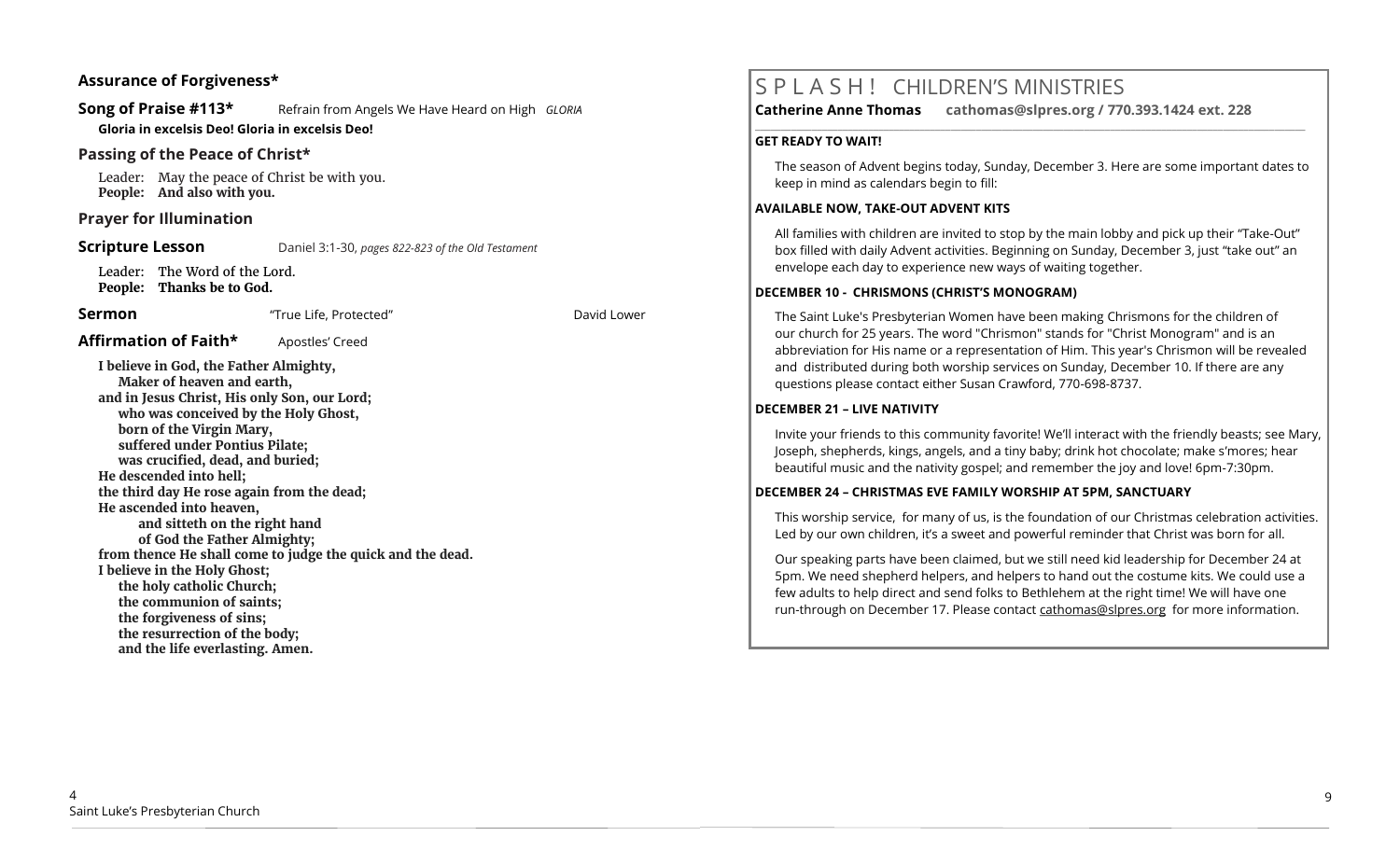

**Advent and Christmas Happenings** Some highlights of the season include:

**POINSETTIAS FOR CHRISTMAS**—You can help decorate the church *and* honor or remember a loved one by purchasing a poinsettia. Donation envelopes are in the pew boxes. \$15 per plant (please write poinsettias on the memo line). Names will be published in the bulletin on December 17. On January 7, plants may be taken home to enjoy! Questions? Contact Nancy Self, 404.237.6551 or nself@comcast.net.

**THORNWELL CHRISTMAS OFFERING**—Join our tradition of donating to Thornwell in lieu of sending Christmas cards to your Saint Luke's family. Names will be published in the December 17 bulletin. Please make checks payable to SL PW , place your contribution in the specially marked envelope in the pew rack & then place in offering plate. Deadline: Sunday, December 10.

**OWLS CHRISTMAS OPEN HOUSE**— Saint Luke's OWLS (Older, Wiser, Loving Seniors) will host their Christmas Open House on Saturday, December 9 from 2-4pm. The event will be held at the home of the Buchholz's. Please bring an hors d'oeuvre to share. Sign up sheet is on the bulletin board in the lobby.

**PRESBYTERIAN WOMEN (PW) CHRISTMAS BAKE SALE**—The PW will have two types of mini loaves available for purchase, Triple Chocolate & Cranberry-Orange on Sunday, December 10. These delicious, homemade breads make wonderful hostess gifts. \$4 each. Please, cash or check.

**TOYS FOR TOTS BENEFIT CONCERT**—Sunday, December 10, 4pm at Saint Luke's. The Premiere Brass Quintet, Festival Ringers and Chancel Choir present our annual community concert program benefitting the Atlanta Chapter of Toys for Tots. Christmas carols complete with an audience sing-a-long helps capture the spirit of the season. Bring a new, unwrapped toy for donation.

**SAINT LUKE'S ADULT CHRISTMAS PARTY**—Sunday, December 10 after the Toys for Tots Concert at the home of Dan & Sally Joyce. Please bring an appetizer or dessert to share. Childcare will be provided in the kid-friendly basement of the Joyce home, complete with toys and a big screen movie. Babysitters will be on hand to supervise. Please sign up on the poster in the lobby.

**LESSONS AND CAROLS —** Sunday, December 17 at the 10:30am service. Our annual tradition of readings and carols by congregation and choirs accompanied by youth instrumentalists, soloists, piano and organ. Arrive early for this special Sunday service of worship as we anticipate the light of Christ coming to our world.

**A SERVICE OF COMFORT AND REST** — Sunday, December 17 at 5pm in the Saint Luke's chapel. We invite you to this time of quiet reflection in the midst of this busy season. Hosted by our Stephen Ministers.

**SCHEDULE FOR DECEMBER 24** — Sunday morning worship, one service at 10:30am. Christmas Eve Services at 5pm, 8pm and 11pm.

*Giving is a tangible sign of worship. If you give electronically, there is a blue, laminated, electronic giving card in the pew rack to place in the offering plate as it is passed.*



gifts that you im-part as we glo-ry in your pre-sence giv-ing from a grateful heart.

# **Holy Communion**

**The Lord's Prayer Our Father, who art in heaven, hallowed be thy Name, thy kingdom come, thy will be done, on earth as it is in heaven. Give us this day our daily bread; and forgive us our debts, as we forgive our debtors; and lead us not into temptation, but deliver us from evil. For thine is the kingdom, and the power, and the glory, forever. Amen.**

*Communion will be served by intinction (dipping the bread into the cup). Everyone is invited to participate in the sacrament. Children who have discussed the sacrament with their parents and/or pastor are welcome. The cup holds grape juice, not wine, during this service. A server with gluten-free wafers will be standing directly in front of the communion table for those who prefer this option. If you would prefer to be served where you are sitting, please raise your hand.*